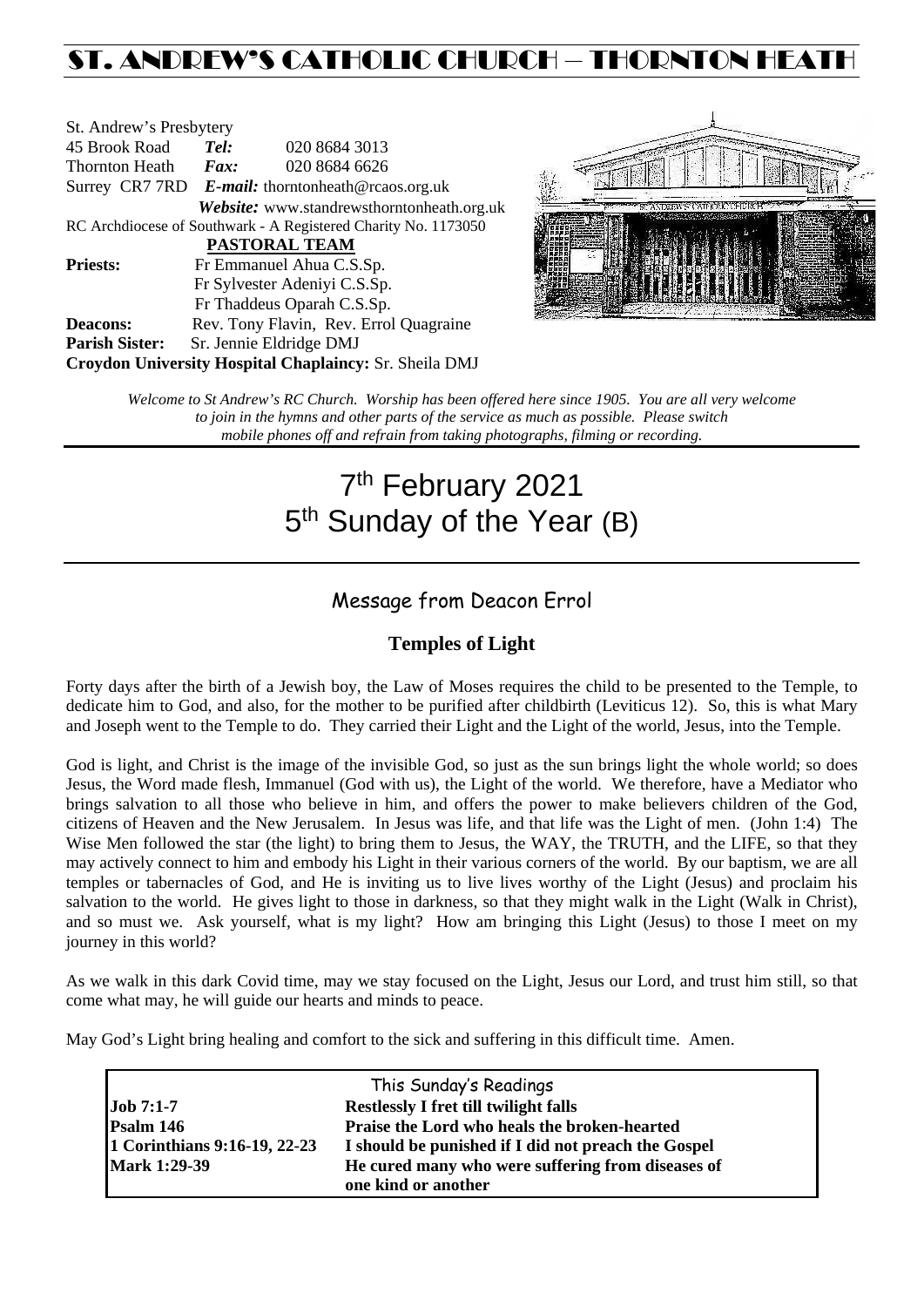| <b>Sunday 7th February</b>          |                    | 6.00pm (Saturday) First Mass of Sunday |                                |
|-------------------------------------|--------------------|----------------------------------------|--------------------------------|
| $5th$ Sunday of the Year            | $9.30$ am          | <b>Mass</b>                            | <b>Sr Mary Martin RIP</b>      |
|                                     | 11.30am            | <b>Mass</b>                            | Ajibola Oyeyinka RIP Anniv     |
|                                     | 6.00 <sub>pm</sub> | <b>Mass</b>                            | For the People of the Parish   |
| Monday $8^{th}$ February            | 7.30am             | <b>Mass</b>                            | <b>Stanley Hewes RIP</b>       |
|                                     | 10.00am            | <b>Mass</b>                            |                                |
| Tuesday 9 <sup>th</sup> February    | 7.30am             | <b>Mass</b>                            | Mary O'Dell RIP                |
|                                     | 10.00am            | <b>Mass</b>                            |                                |
| Wednesday 10 <sup>th</sup> February | 7.30am             | <b>Mass</b>                            |                                |
|                                     | 10.00am            | <b>Mass</b>                            | Kath Hill RIP Anniv            |
| <b>Thursday 11th February</b>       | 7.30am             | Mass                                   | Giovanna Boselli RIP           |
|                                     | 10.00am            | Mass                                   |                                |
| Friday $12^{th}$ February           | 7.30am             | <b>Mass</b>                            |                                |
|                                     | 10.00am            | <b>Mass</b>                            | Paul Etuka RIP                 |
| Saturday $13^{th}$ February         | 9.30am             | <b>Mass</b>                            |                                |
|                                     | $10.00 - 10.30$ am | <b>Confessions</b>                     |                                |
|                                     | $5.00 - 5.30$ pm   | <b>Confessions</b>                     |                                |
|                                     | 6.00 <sub>pm</sub> | <b>First Mass of Sunday</b>            | <b>Sr Mary Martin RIP</b>      |
| Sunday 14 <sup>th</sup> February    | $9.30$ am          | <b>Mass</b>                            | <b>Bill Brennan RIP</b>        |
| $6th$ Sunday of the Year            | 11.30am            | <b>Mass</b>                            | Mrs C. Etuka – God's Blessings |
|                                     | 6.00 <sub>pm</sub> | Mass                                   | For the People of the Parish   |

#### Diary for the Week

Church cleaners: this week: Fifi's Group, next week: Sancho's Dusters

## St. Andrew's Parish Notices

#### **LENT 2021**

#### **Ash Wednesday**

On Ash Wednesday, 17<sup>th</sup> February, there will be Masses at 7.30am, 10.00am and 8.00pm. This marks the start of Lent and is a day of Fasting and Abstinence. Ashes will be distributed at all Masses.

#### **Stations of the Cross**

Please join us on Wednesday 10.30am and Friday evening at 8.00pm.

#### **RECENTLY DECEASED**

It is with sadness that we inform you of the passing of Brian McGrath RIP, a much loved parishioner of St Andrew's for a very long time. His funeral service will be held here at St Andrew's, but please check with the family before attending because there is a maximum number of attendees of 30. May his Soul Rest in Peace.

#### **ST DAMIEN'S GROUP**

The St Damien's group is happy to help anyone who is confined to home during this lock down period and cannot get out to collect prescriptions or shopping. We are also able to help with transport if it's needed to take anyone to have the vaccination. If you need help please phone Jane Ritchie on 07999 693052 before you make your appointment so that together a convenient date can be organised.

#### **SECOND COLLECTION**

There will be a second collection next week,  $14<sup>th</sup>$  February, for Poor Parishes. This collection enables the Archbishop to make grants to some of the smaller parishes in the Diocese.

#### **REPOSITORY**

The Repository will be open for a short while before the start of the 11.30am Mass on Sundays only.